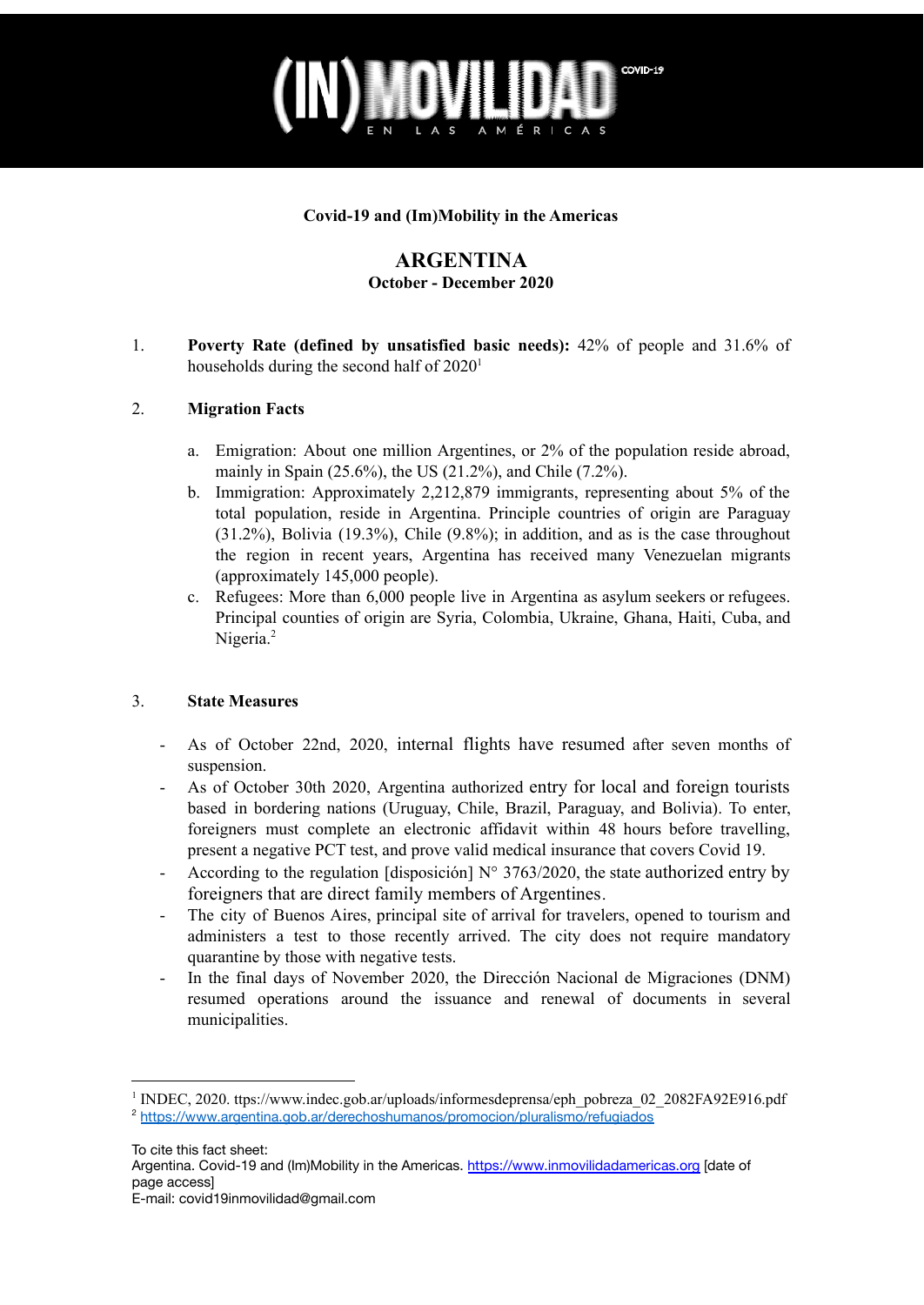# COVID-19

- On November 17th, 2020, the government approved an extension for entry permits and active consular visas. 3
- The third week of December, due to the outbreak of the new "Great Britain strain," the Argentine government decided to cancel [planned](https://www.argentina.gob.ar/noticias/el-gobierno-nacional-suspende-el-ingreso-de-los-vuelos-de-gran-bretana-tras-la-aparicion-1) arrivals from that country. Similarly, the possibility of a similar measure was evaluated in relation to [Brazil](http://www.laizquierdadiario.com/Argentina-analiza-cerrar-la-frontera-con-Brasil-por-el-rebrote-de-covid-19), where contagions also rose exorbitantly.
- Due to the English strain, from the  $25<sup>th</sup>$  of December forward, the list of countries prohibited from travel to Argentina expanded to Italy, Denmark, Netherlands, and Australia.

## 4. **Migrant Situation Alerts**

*Immigrants: Particularly of Venezuelan origin, but also Bolivian, Haitian, Peruvian, and others.*

- 125 [Venezuelans](https://www.perfil.com/noticias/internacional/una-realidad-adversa-obligo-a-125-venezolanos-a-dejar-argentina-y-volver-a-su-pais.phtml) returned to their country through the "Return to Homeland Plan [Plan] Vuelta a la Patria]". Many of these people suffered xenophobia, discrimination, labor exploitation, and evictions throughout the pandemic. According to Venezuelan authorities, a total of 200,000 citizens have returned to the country.
- An [inquiry](https://www.perfil.com/noticias/actualidad/sabina-frederic-frontera-norte-carencias-estructurales-contrabando-y-demonizacion.phtml) into perceptions of security among populations along the northern Argentine border, presented by the Ministry of Security and Conicet, showed the effect that closed borders had on the economies of border regions, as well as an increase in "non-authorized" border crossings.
- The police attack against ["crossers"](http://www.laizquierdadiario.com/Gendarmeria-persigue-atropella-y-mata-a-mujer-en-La-Quiaca) on the border of La Quiaca. It is reported that these people had been chased with gunshots, even when they were back on the other side of the border. Amid the chase, police ran over a woman, who died.
- The effect of measures against the pandemic, such as the [implementation](http://www.laizquierdadiario.com/Gendarmeria-persigue-atropella-y-mata-a-mujer-en-La-Quiaca) of quarantine, have had grave [consequences](http://www.laizquierdadiario.com/Gendarmeria-persigue-atropella-y-mata-a-mujer-en-La-Quiaca) for those people who depend on commerce between Bolivia and [Argentina.](http://www.laizquierdadiario.com/Gendarmeria-persigue-atropella-y-mata-a-mujer-en-La-Quiaca) Across more than seven months, they have seen their activities interrupted. At the same time, they suffer constant control efforts from provincial and national policing groups.
- By the beginning of October, at least 80 Uruguay and [Argentine](https://www.lanacion.com.ar/el-mundo/coronavirus-tengo-mitad-mi-vida-argentina-parejas-nid2467108/) couples have been still unable to [reunite](https://www.lanacion.com.ar/el-mundo/coronavirus-tengo-mitad-mi-vida-argentina-parejas-nid2467108/) due to the impediment a closing of borders that require documentation to prove their relationships.
- The public university, UNTREF, attacks against the rights of foreign [students.](https://elgritodelsur.com.ar/2020/10/escandalo-en-universidad-publica-dolarizacion-aranceles-extranjeros-resolucion-xenofoba.html) In 2018, it dollarized fees for students with temporary residence, precarious residence, refugee, and asylum seekers, or those with a passport. Based on the economic situation due to Covid 19, debate around this issue continues to intensify.

<sup>3</sup> https://www.boletinoficial.gob.ar/detalleAviso/primera/237430/20201118

Argentina. Covid-19 and (Im)Mobility in the Americas. <https://www.inmovilidadamericas.org> [date of page access]

E-mail: covid19inmovilidad@gmail.com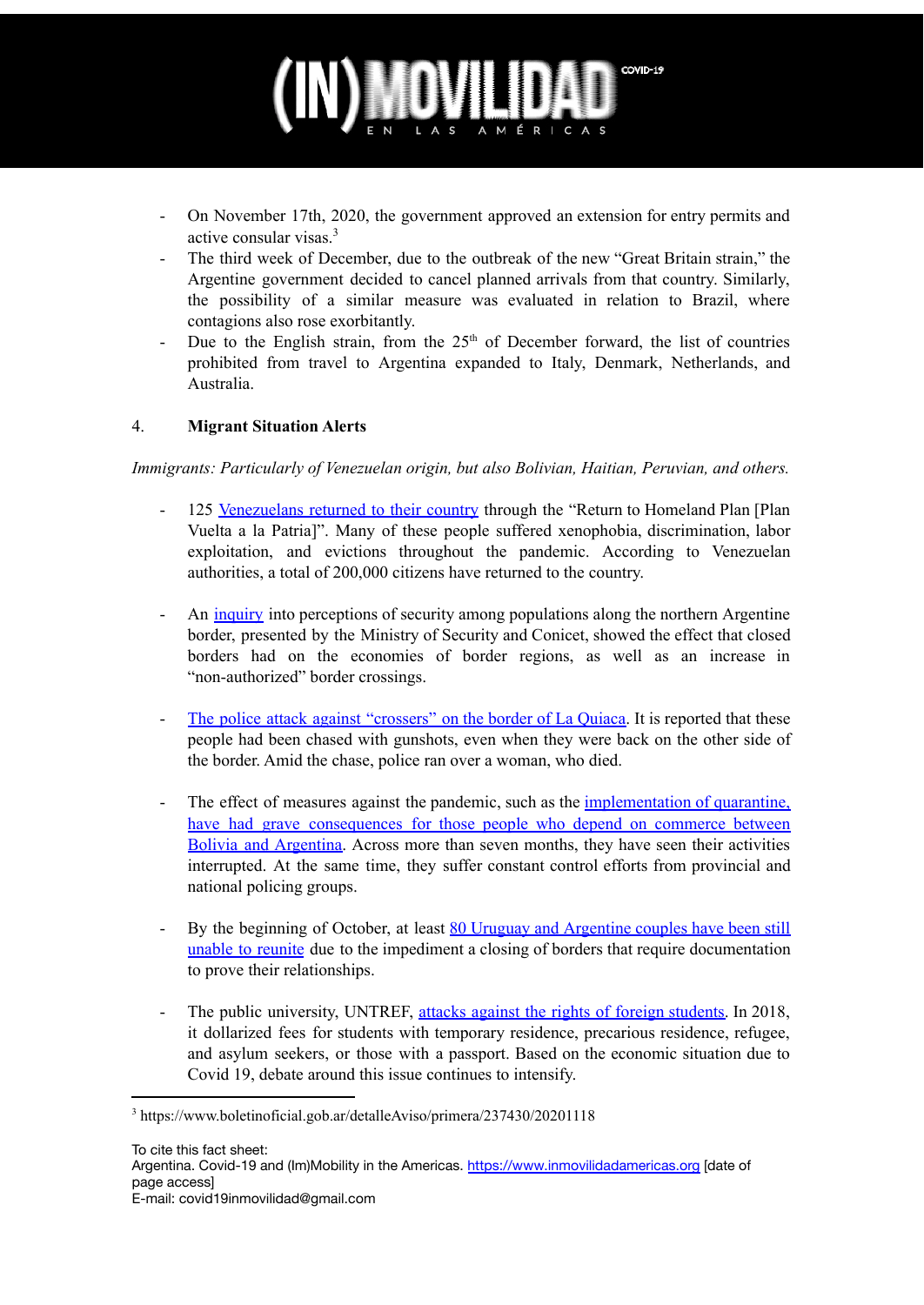# COVID-19

- Since the loosening of quarantine restrictions, there has been more than 100 [detentions](https://elgritodelsur.com.ar/2020/12/confiscacion-dignidad-senegalesa-otro-ano-detenciones-robo-mercaderia.html) of African [migrants](https://elgritodelsur.com.ar/2020/12/confiscacion-dignidad-senegalesa-otro-ano-detenciones-robo-mercaderia.html) in the city and province of Buenos Aires, signalling a clear criminalization of said group and racism by agents of the state. Senegalese migrants have suffered violent raids, racist insults in public, verbal and physical provocations, and arbitrary detentions in public.
- The first National Survey of Migrants in [Argentina](https://elgritodelsur.com.ar/2020/12/la-deuda-es-con-migrantes-gobierno-sigue-sin-derogar-el-decreto-xenofobo-macri.html) (ENMA), comprised of 3,188 responses, reveals some data on the impact of the pandemic among immigrant populations:
	- o The percentage of migrants that were tested and diagnosed with Covid-19 is 5%. However, it is estimated that the true percentage of those infected may be larger. There are significant variations between each group: Peruvians (9.3%), Paraguayans (7.6%), Haitians (7%), Bolivians (6.2%), Colombians (0.5%), Chileans (2%), Senegalese (4.6%) and Venezuelans (5%).
	- o 51% of the migrants surveyed had their source of income interrupted since the health emergency.
	- o Only 20% declared have accessed the Emergency Family Income program (IFE).
	- o On the other hand, only 29% of migrants were working in either hourly or salaried positions before the eruption of Covid-19.

### *Internal Mobility*

- Stranded people are forming encampments while awaiting entry into the Formosa province. One man [drowned](http://www.laizquierdadiario.com/Con-el-apoyo-de-Frederic-Insfran-obliga-a-formosenos-a-acampar-para-entrar-a-la-provincia) while trying to enter the province swimming across the Bermejo River in order to reunite with his daughter. The governor of the locality, Gildo Insfrán has been questioned for his methods of controlling sanitation.
- Desde abril 82 estudiantes formoseños están intentando regresar a sus casas y no han podido hacerlo debido a las restricciones impuestas por el gobierno provincial. El 21 de octubre lograron que la justicia federal ordene al gobierno de Insfrán que dentro de las próximas 48 horas les permita el ingreso.
- Since April, 82 students from Formosa have been trying to return home and have not been able to do so due to restrictions imposed by the provincial government. On October 21st, they managed to get the federal justice to order the Insfrán government to allow them entry within 48 hours.
- Also in Formosa, a family with a four-year-old boy slept for two weeks on the street, near the border between Chaco and Formosa, where they hope to enter.